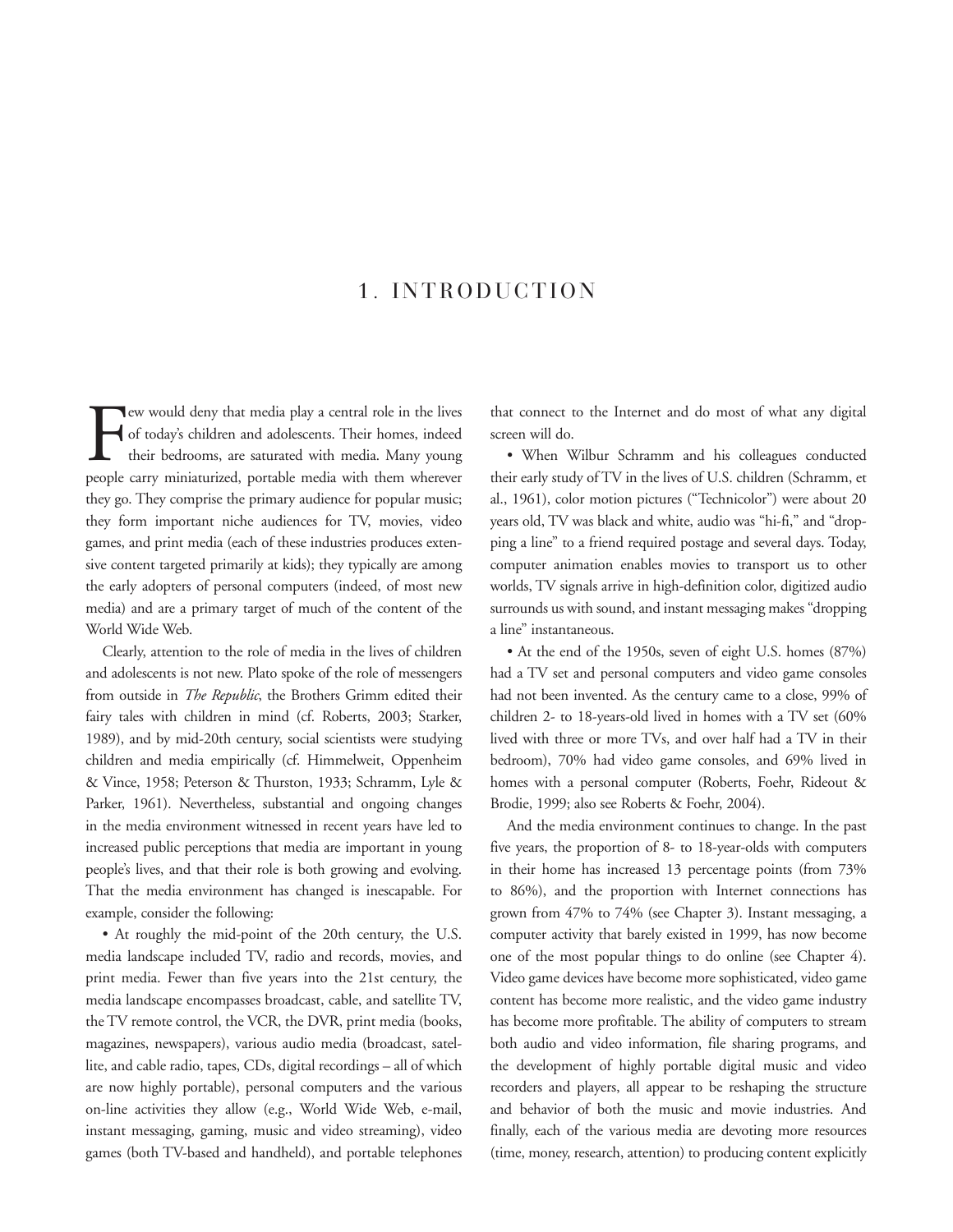targeting children and adolescents than ever before (Pecora, 1998; Roberts, Christenson, & Strange, 2004); indeed, entire TV networks are now dedicated to young audiences.

What do all these changes mean for kids? Has the amount of time they spend with media increased? Are they changing the way they distribute their time across the many different media? Are changes in media accessibility – for example, greater penetration of

personal computers and/or high speed Internet connections, or the miniaturization of and price decreases in almost all media – affecting the nature of young people's media exposure? In short, to what extent does an environment saturated with new and evolving media influence their lives?

## **The previous study**

This is the second time we have posed questions such as these. In 1999, the Kaiser Family Foundation conducted the first *comprehensive* examination of U.S. young people's media exposure. *Kids & Media @ the New Millennium* was comprehensive in that it examined most of the various media used by children at the end of the 20th century; in that it included questions about amount of exposure, kinds of content used, and conditions of use; and in that it employed a large, representative sample of U.S. 2- to 18-year-olds, (Roberts, et al., 1999; Roberts & Foehr, 2004). A primary motive for that study was a growing body of research attesting to the importance of media in the socialization of today's youth, coupled with the absence of a comprehensive examination of their overall media behavior as the 20th century drew to a close. Until the 1999 Kaiser study, generalizations about media use were based on data drawn from numerous, often limited studies, no single one of which had ever provided a complete picture.

Of course, research conducted prior to 1999 examined children's media use. However, many of those studies predated the dramatic changes in the media landscape of the past 20 years, only a few attempted to examine *all* media, and most were based on nonrepresentative samples – for example, school kids from Northern California and the Rocky Mountain states (Schramm, Lyle & Parker, 1961) or Los Angeles (Lyle & Hoffman, 1972a), 6th and 10th graders from Michigan (Greenberg, Ku & Li, 1989), high school students from the San Francisco Bay Area (Roberts & Henriksen, 1990), and so on. A few surveys of kids' media use had used national samples, but none that we have located gathered data on *all* media available at the time of the

**What do all these changes**  mean for kids? Has the amount of time they spend with media increased? Are they changing the way they distribute their time across the many different media?

study. Rather, they tended to focus on one, two, or three – usually TV and sometimes computers, print, radio, or VCRs (e.g., Bower, 1985; Horatio Alger Foundation, 1996; Kaiser Family Foundation & YM Magazine, 1998; Stanger, 1998; Stanger & Gridina, 1999). Most typical were studies that looked at only a few media *and* that used nonrepresentative samples (e.g., Brown, Childers, Bauman, & Koch, 1990; Chaffee, McLeod & Atkin, 1971;

Christenson, 1994; Greenberg & Dervin, 1970; Greenberg, Ku & Li, 1985; Kuby & Larson, 1990; Maccoby, 1954; McLeod, Atkin & Chaffee, 1972; Medrich, Roizen, Rubin & Buckley, 1982; Morgan, Alexander, Shanahan & Harris, 1990; Murray, 1972; Wartella, Heintz, Aidman, & Mazzarella, 1990). In short, prior to the 1999 Kaiser study, our general picture of young people's media behavior was constructed from an array of studies that typically focused on a few media, and that more often than not depended on relatively small, nonrepresentative samples (see also Comstock 1991; Comstock, Chaffee, Katzman, McCombs & Roberts, 1978).

The 1999 survey responded to a perceived need to establish valid, comprehensive baseline data characterizing young people's media behavior as we entered the 21st century. After years of debate, there appeared to be growing consensus that media do, indeed, play an important role in the socialization of our youth (although the nature of that role often remains at issue). The explosion of new communication media, the kinds and amounts of information they made available, the different forms that digital information can take, and emerging evidence that young people are often among the early adopters of new communication technologies seemed to have caught people's attention in ways that even the TV revolution, some 50 years earlier, had not. Given the rate and nature of change in both media and media systems that society was experiencing, $1$  an accurate description of how much of which media young people use, and under what conditions use occurs, seemed imperative to inform future research and policy.

The findings reported in *Kids & Media @ the New Millennium* (Roberts, et al., 1999), as well as in subsequent analyses of the data (Roberts & Foehr, 2004), then, represented a substantial step forward on several fronts:

• They were based on a large, representative sample of U.S. young people (2- to 18-year-olds);

• African American and Hispanic youths were over-sampled, enabling comparisons among racial and ethnic groups usually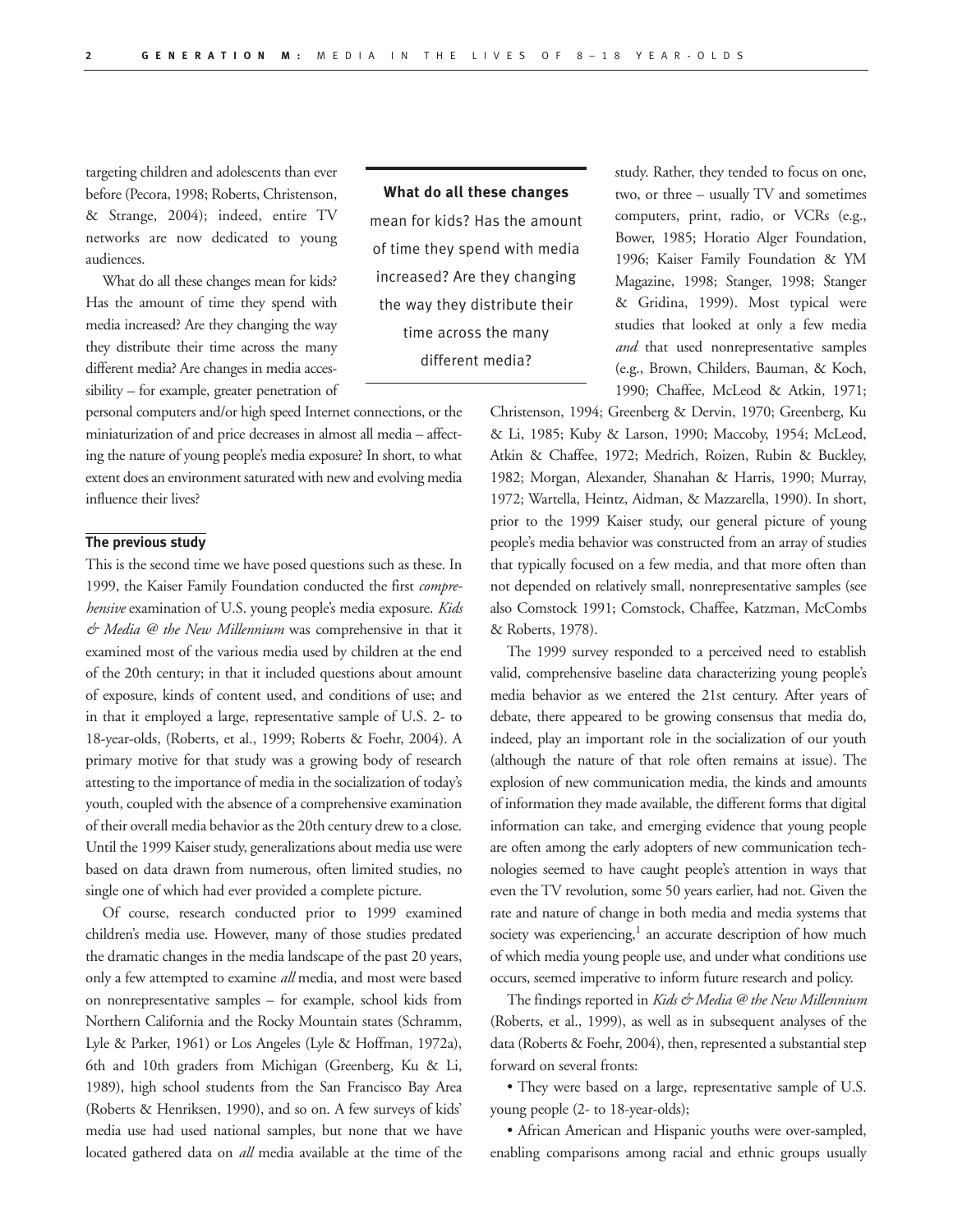precluded in prior, mostly smaller studies (see Brown, et al. 1990, for an exception);

• Questions pertained to almost all of the media typically used by U.S. youths at the end of the 20th century – TV, VCRs, video game consoles, radio, audio CD/tape players, movies, print media (newspapers, magazines, books), and computers (including use of games, Internet Web sites, e-mail, and chat rooms);

• Questions explored amount of exposure, kinds of content or activities engaged, and conditions of exposure, as well as various demographic and personal characteristics.

The body of information produced by a large, nationally representative sample provided an opportunity not only to describe young people's media use at the beginning of a new century, but also to test various earlier generalizations about media behavior using a current, nationally representative sample. And perhaps most important, it offered the means to describe young people's *overall* media behavior (as opposed to TV behavior, computer behavior, etc.). In other words, in addition to providing information about use of various individual media, the study enabled characterization of overall media behavior and total media budgets, for the first time enabling examination of the relative roles played by each of the various media available to U.S. youth.

Many of the findings that emerged from the 1999 study were simultaneously expected and unanticipated. We expected a substantial proportion of U.S. kids to have their own, personal media; we did not anticipate that more than half would have a TV in their bedroom (two-thirds of 8- to 18-year-olds). We expected to find a great deal of media use; we did not anticipate average daily media use among 8- to 18-year-olds to exceed six hours (nor did we anticipate that the use of two or more media simultaneously would push exposure to media content to nearly eight hours).<sup>2</sup> We expected that some children would be particularly heavy users of one or another medium; we did not anticipate that more than 20% of 8- to 18-year-olds would report in excess of five hours of daily TV viewing, nor that extremely heavy users of one medium would also be heavy users of most other media. We expected that TV would still be the dominant medium among young people; we did not anticipate that TV would account for over 40% of all media exposure (over 50% when videos and movies were folded in) even when including time spent with music, print media, video games, and computers, and we certainly did not anticipate that computer use would account for less than 5% of the average 8- to 18-year-old's media time.

We did not know what to expect about such issues as media multitasking or the phenomenon of young people spending a great deal of time using media content tailored especially for them and often in the absence of any adult presence, but were fascinated to discover that children used two or more media simultaneously at least 16% of their media time, and that media use in the presence of parents was more the exception than the rule. We were also interested to see that some of the negative relationships between the amount of TV viewing and various measures of children's happiness or contentment reported in early studies (e.g., Himmelweit, Oppenheim & Vince, 1958; Johnstone, 1974; Maccoby, 1954; Schramm, Lyle & Parker, 1961) continued to hold at the end of the century. That is, kids who spent more time watching TV still tended to report being less contented. In short, while many findings from the 1999 study supported earlier research, many raised new questions, new issues, and new concerns.

New questions and concerns, then, form one reason for updating the 1999 study. Another is that it makes sense – indeed it is viewed as "good science" – to replicate earlier research. As long as we must depend on drawing inferences from samples (even large, nationally representative samples) rather than directly characterizing full populations, and as long as our measures of any kind of human behavior are error-prone (How many minutes of radio were you exposed to yesterday? Are you certain?), there can't be a definitive study of young people's media behavior. We must live with error, estimates, and inferences. Confidence in social science findings, then, depends not only on how well any single study is executed, but also on the degree to which its findings are replicated. When different studies, using different samples and sometimes different questions, produce similar patterns of results, confidence in our knowledge increases. Thus, we envision the current research as confirming the results of earlier work at the same time that it extends our knowledge about changes in young people's media behavior.

## **The current study**

Many of the same issues that led to the 1999 study, in combination with questions and concerns raised by the findings reviewed above, motivated this new research. As far as we can see, there has been no slowing of the "changing media environment," and change raises new questions. Decreases in the prices of personal computers, growing use of high-speed Internet connections, developments in size and definition of TV screens, rapid diffusion of DVD players, the introduction of affordable digital TV recorders (DVRs), the emergence of digital music recorders and music file-sharing – all such developments continue to reshape the media environment…and thus, we believe, to reshape children's